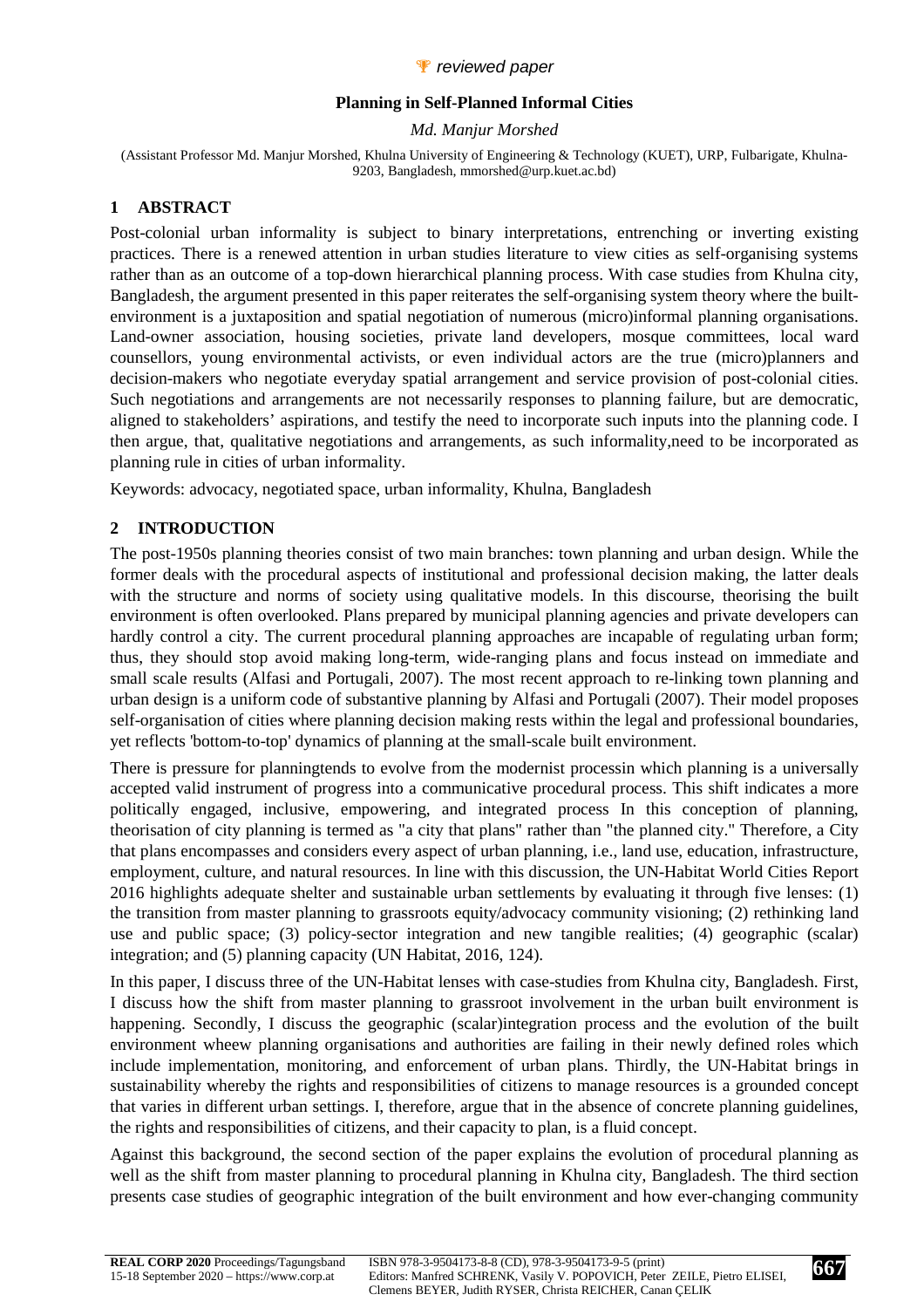settings influence the built environment. The fourth section explains the new form of urban planning in Khulna, Bangladesh, and how it differs within the country in different settings. The final section is concluding remarks.

#### **3 PROCEDURAL PLANNING AND KHULNA CITY**

Two fundamental properties characterise the modern planning system. One is a top-down hierarchical process comprised of three significant tiers of planning bodies. The national planning bodies prepare national plans, regional planning bodies prepare their respective regional plans under the umbrella of national plans, and urban planning authorities prepare urban plans. Depending on the devolution of planning powers, down the hierarchy the city ward councils or communities too can plan their plans. The planning system is thus basically a top-down approach where main ideas come from the top and allow very little space to the community to manoeuvre its built environment. Secondly, current planning theory and practices are relying heavily on predicting the future using scientific techniques when collecting comprehensive data, i.e., demand for housing, transportation, service, and facilities (Portugali, 2011). Planning authorities are aiming at future demand and can dictate the future organisation of cities. New housing estates, i.e., new/satellite towns, transportation, and infrastructures, i.e., rail stations, bypass road to avoid traffic congestion are some of the typical large scale initiatives of the urban planning authorities.

As top-down planning, i.e. master plans, etc. tend to benefit overwhelmingly a minority of urban residents and are often failing to secure socially just cities by comprehensive rationality, demand for a creative and participatory process of urban planning has evolved. The prime example is a shift from master planning to procedural planning, i.e. structure or strategic planning. The procedural form of urban planning is an adaptive, non-rigid methodology which enables the participation of urban stakeholders in urban governance towards sustainable urban development and to account for future uncertainties and changes (Steinberg, 2002). The precondition for sustainable urban planning is to ensure institutionalised and meaningful participation of stakeholders. In the era of competitive market-based policy frameworks, procedural structure planning seems to be a sustainable approach because of its collaborative actions and not aiming at a finite goal. Interactions among the stakeholders, notwithstanding power relations, leave enough space for maneuverability; thus, the procedural structure plan has scope for creating enough space for socially just urban planning (Rahman, 2016; Levy, 2007).

The city planners in current municipal authorities have roadly three key responsibilities. Firstly, they are responsible for initiating planning policies, such as future growth trends in the peripheral area of the city. Part of this job description is to prepare a master- or development/structure plan- or land-use/detail area plan. The success of these plans is questionable, at least in developing countries where urbanisation pressures spill out beyond the planned areas. Secondly, they authenticate their policies with the support of the representatives from public and private bodies, NGOs, and civil society, while they themselves are also part of the liberal democratic policy. Participation remains the key to this step as incorporated in procedural planning. Thirdly, they approve or reject proposals of development/construction schemes based on their approved plans, as they are the sole guardians of city development. In this paper, all developments are foreseen according to plans, yet the urban built environment is often different from what figures on the planning papers.

The planning system practiced in Bangladesh was imported directly by the British during colonial times. The master plan approach applied to urban planning on the Indian sub-continent during the 1950s (Rahman, 2016). The master plan is criticised as blueprint land use plans as it cannot tackle the dynamic nature and complexity of urban growth. Change in the political and bureaucratic system after the liberation in of Bangladesh in 1971 demanded a new form of urban planning, and structure or strategic planning systems were introduced to supersede the British planning system. The strategic planning system counters the limitations of the master plan as it provides an open-ended policy framework (Rahman, 2016; Chowdhury, 2005). Following the master plan of Khulna in 1960, the strategic plan was introduced in 1980. However, the strategic plan is called Khulna Master Plan 2001. The plan is a three-tier hierarchy containing a structure plan, a master plan and a detailed area plan. The structure plan elaborates future development trends and direction of growth, as well as significant development proposals in indicative form (Rahman, 2016). The approach of the structure plan is not to detail out lot-by-lot land use, but to identify where growth and change need local and action plans. The duration of the plan was twenty years, which ended in 2001, and no other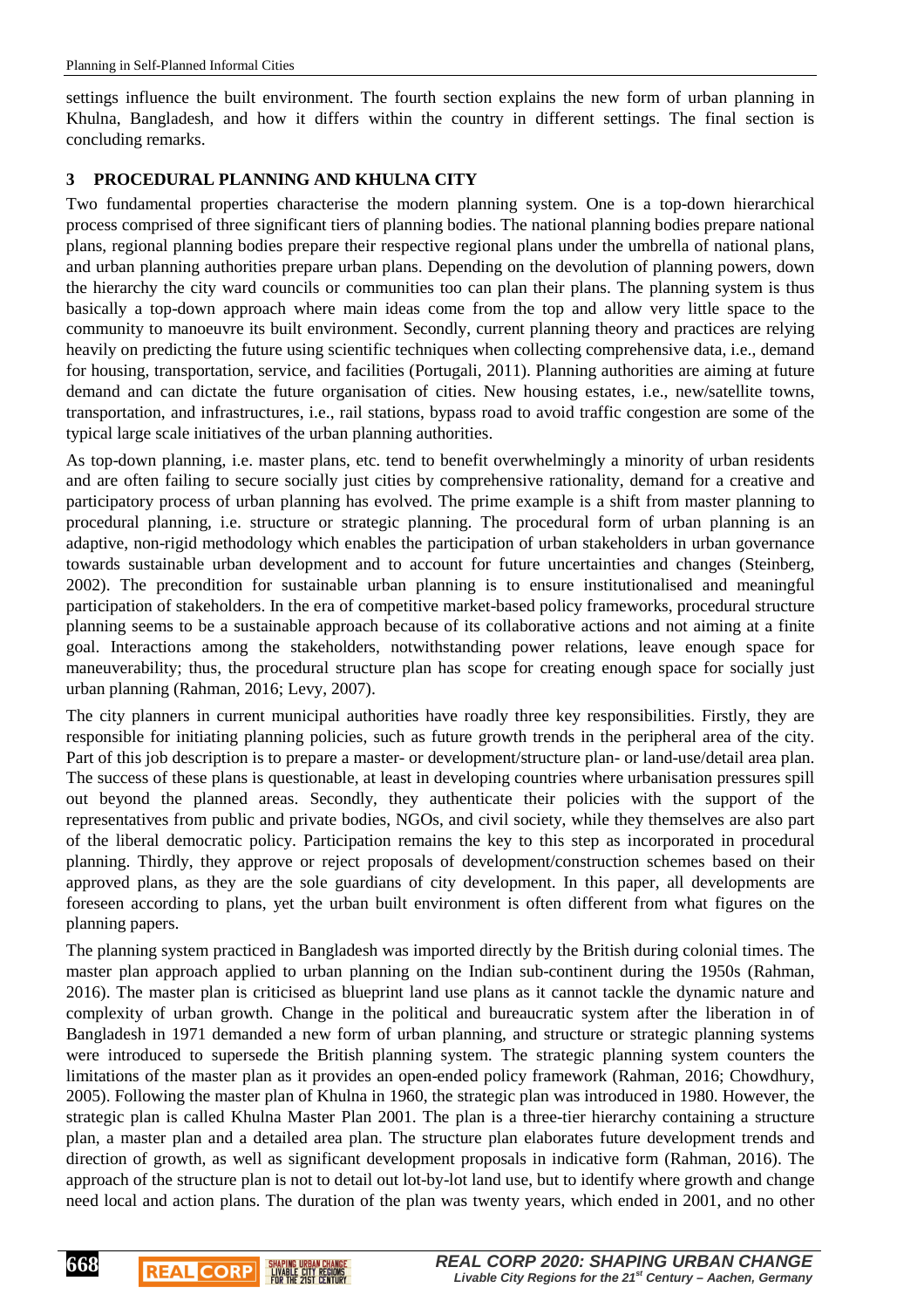plans have so far been produced for Khulna city. Rahman (2016) argues that the structure plan hardly had any implications on Khulna urban development but is being used as an instrument of planning permission and development control.

#### **4 URBAN SETTINGS OF KHULNA**

Khulna is one of the seven divisional cities of more than 6.64 million population in 2011 (BBS, 2011). Though Bangladesh has experienced rapid growth of the urban population, 15 percent over a decade from 2001 to 2011, Khulna has lost 39.45% of its urban population between the census periods (UNFPA, 2015). Khulna is a dying city as its leading economic activity, the jute processing industry, has experienced significant layoffs in recent times as the national economic activities have shifted towards garments and shrimp. About half of the city population (46%) is in the informal economy, and 58.9 % are living in 5080 poor conditions, mainly in slums and squatter settlements (UPPRP, 2011).

Recently, however, there has been a concerted effort to rejuvenate Khulna's economy, infrastructure, and connectivity. The construction of Padma Bridge connects Khulna with the capital Dhaka to reduce travel time significantly. Infrastructural improvement of Mongla port, Rampal power plant, expansion of Khulna rail station, rail and road networks connecting Khulna city, Mongla port, the Asian highway and Kolkata, India are some of the mega-improvement projects that have been prioritised by the current government. However, there has been no understanding by the Khulna Development Authority (KDA) about how these projects affect the urban structure of Khulna city. One of the main objectives of the Khulna city plan is: "tthe structure plan will interpret the urban strategy and development policies to create the context of Khulna city development" (KDA, 2001). In reality, there is no sign in the Khulna master plan of how it is going to assimilate the national Five Year Economic Development Plan. Subsequently, the plan has no direction on how the mega-infrastructure projects affect industrialisation, population in-migration, demand for housing, waste management, peripheral land speculation, and development.



Fig. 1: Land use master plan of Khulna city

Allen and You (2002) explored the political sustainability of procedural planning by acknowledging people's participation in urban planning. Participation in planning is seen to be subject to ensure efficiency planning by addressing and understanding communities' demand where community consensus is a driving force for

**669**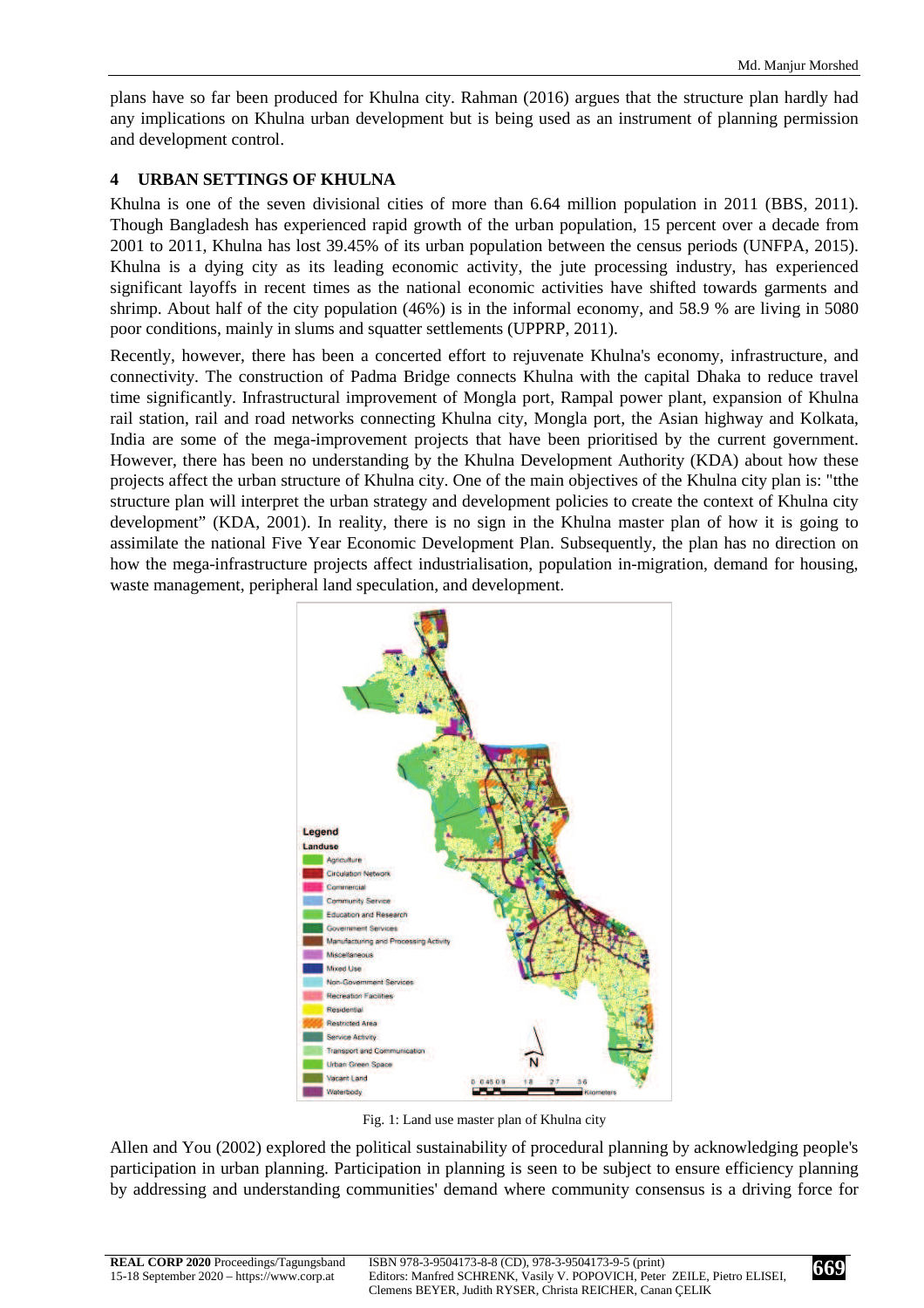sustainable urban planning (Swapan, 2014). The evidence from Khulna city suggests that participation in the Khulna master plan is tokenism and include only relevant public departments, urban planners, university teachers, civil society organisations, business groups, media, and elected political leaders. Therefore the consequence of such tokenism is increasingly evident in its mass rejection by stakeholders leading to total violation of planning and planning regulations. We discuss such violation and self-organisation and planning in the later section of the paper.

There have been increasing interests in portraying urban planning as a consensual decision-making process (see, for example, Davies, 2001). However, even after repeated efforts from planning administrations, the level and nature of community/stakeholder participation in urban planning remain unanswered (Swapan, 2014), and institutional forms of participation considering the realities and capacities of the community remain unexplored (Njoh, 2007; Rahman, 2016). The UN-Habitat World Cities Report (2016, 124) notes: "rights and responsibilities of citizens, to land, resources and otherwise, as well as systems for determining and acting on the public interest, are vital to such a conception of planning." The report notes that no one political framework can ensure the participation of a wide variety of urban stakeholders; instead, the culture of participation can be developed and preserved by empowering the citizens and changes in the planning system; thus, procedural planning can lead to new patterns of urban governance.

In the current scenario of Khulna city, where close to half of the urban population are in the informal economy, and more than half are living in impoverished settlements, and with the culture of fending for themselves, ensuring participatory and consensual planning is hard to come by. Rahman (2016) notes that the Khulna city plan draws proposals for slum development and low-cost housing, that is, however, neither clarified nor is there any dedicated land for housing for the poor. The infrastructure based policies are causing social fragmentation in several ways. First, the plan has proposals for new roads that are attracting land speculation by the private land and housing developers, making peripheral land out of reach for the urban poor. Secondly, several land development projects are planned and implemented by KDA, which budgets no land for the urban poor but only for the advantaged groups, i.e., business persons, public service holders, and professionals. Thirdly, social infrastructures, i.e., parks and playgrounds, are allocated disproportionately in the middle and upper-income residential neighbourhoods. Fourthly, essential sanitation services, waste disposal, and access road for the poor communities are beyond the scope of the Khulna master plan. Finally, apart from public and private sectors, NGOs are playing a significant role in providing health, sanitation, and social infrastructure in slums and poor communities of Khulna city; nowhere in the Khulna master plan, is their contribution acknowledged, nor is a framework outlined for NGOs to participate in urban planning.

In general, the planning in Khulna city rests on three groups of agencies: public, private, and NGO/donor agency planning. Below I show with case studies how all three are self-organising or planning, yet informal/violation of the planning code is embedded in all of them. In this section, I have highlighted the shift from master planning to procedural and participatory structure planning in Khulna city. In the following section, I explain the second and third objectives with case studies.

# **5 SELF-ORGANISED URBAN PLANNING AND BUILT ENVIRONMENT**

# **5.1 Self-organisation and Planning**

**REAL CORP** 

**670**

Building constructions in most cases in Khulna city is a three-step process. First, the landowners and developers submit a building plan and structural design according to the guidelines. Secondly, after approval, the construction is done in violation of the submitted plan. Thirdly, although the building permission authority – Khulna Development Authority (KDA) – is aware of the violation, it hardly takes any action against such construction.

Building Construction Act 1996 dictates that for 134-200 sqm area:

Setback: front  $-1.5$  m, 1m in both sides and 1 m in the back

**EIVABLE CITY REGIONS** 

• Car parking ramp – slope 1:8 and minimum 3m away from the main road

Below I describe two cases of residential land development – one KDA planned (Nirala) and one privately developed (Nirjon) – where these building construction regulations are not followed. Most of the land and housing owners in Nirala and Nirjon residential area are migrants who are located in Khulna due to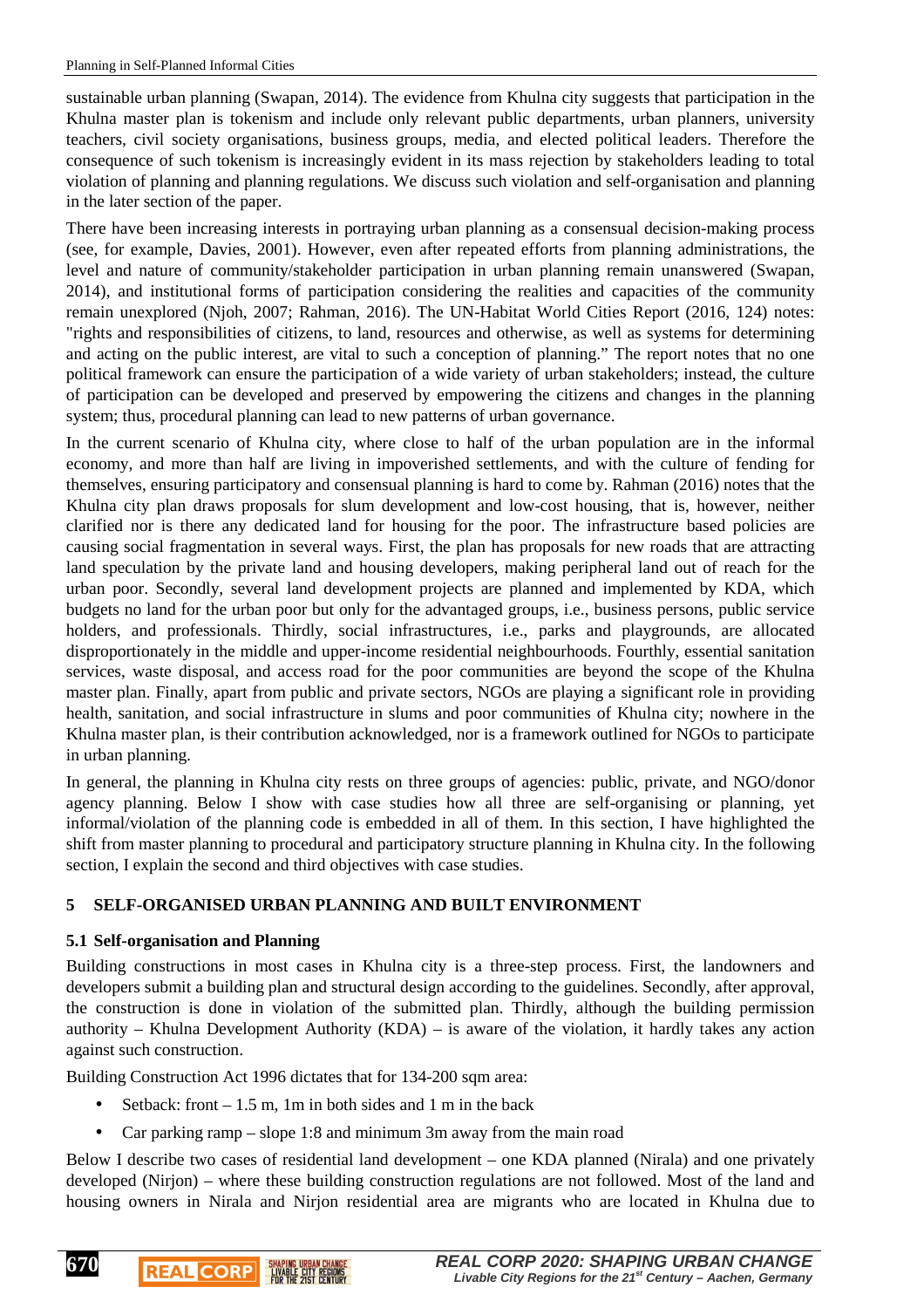education and/or job placement. With a few exceptions, they are highly educated in Bangladesh standards and supposedly responsible citizens. Yet, almost all housing in Nirala and Nirjon residential area violated the setback regulations. The two figures present a stark violation of Building Construction Act regulations in Bangladesh.



Fig. 2a. Violation of setback regulation, Fig. 2b. Car parking ramp connected to the road

Based on the setback mentioned above, all but the undeveloped lots have violated the Building Construction Act, 1996 (figure 2a). The regulation is applied to all urban areas (except Dhaka city) without taking into consideration social, economic, environmental, and cultural factors. However, after consultation with owners, the following self-organisation factors are unveiled. First, in figure 2a, the landowners have learned from previous experiences that the planning authorities are hardly following up the initially submitted plans. Secondly, if the neighbouring lots have not followed setback regulations and have left very little space, it is unwise from their side not to do the same. Thirdly, such a setback is to ensure the airflow and privacy of the dwellers. However, many of the landowners nowadays do not rely on natural airflow but install cheaply available air-conditioners to deal with the nine-month summer in Bangladesh.

Additionally, all newly constructed buildings use Thai-glass on windows, and indoor is completely invisible from the outside. I found several cases where dwellers never open their curtains for religious purposes. Demand for large rooms and impetus for maximum utilisation of land eventually acts as a catalyst for such setback violations.

In figure 2b, the car parking ramp is directly connected to the front road, which is a violation, and also, the slope of the ramp is steeper than recommended. However, in-depth consultation with the house owners reveals several inherent factors of such illegality. First, heavy rain often innundates the area, and rainwater may enter the basement or car parking area if the plinth of the building is not high enough; thus, the slope of the ramp needs to be higher than recommended. Secondly, deteriorated roads are often refurbished by adding layers every few years. Therefore, the decrease between road and plinth elevation in the future needs to be accounted for during building construction. Thirdly, this is a low-density residential area with low car ownership. The road width is enough for current and future needs. Therefore it is not necessary to leave space for footpaths in this area. This scenario raises the question about the applicability of borrowed planning standards from western developed countries where car ownership is higher than in Bangladesh.

Usually, such planning code violations are tolerated by urban planning authority - in this case, by the KDA without any repercussion. The KDA is fully aware of the dissimilarity between the permitted building plan and the actual development but puts a blind eye to such a setback violation. Additionally, landowners have formal housing committees and are organised in powerful groups. KDA is neither aufficiently staffed nor willing to go against the housing committee. Only when there is an accident like a fire hazard, KDA takes up its duty by stating that the buildings have violated the planning codes. Very often, there is a disagreement between two landowners or disputes regarding land development. However, these disputes and disagreements are solved by the housing committee and are rarely taken to court. Such a neighbourhood and housing development is typical for both public and private domains and is an example of self-organisation, co-learning, and inadequacy/inapplicability of planning regulations in the context of Khulna city.

**671**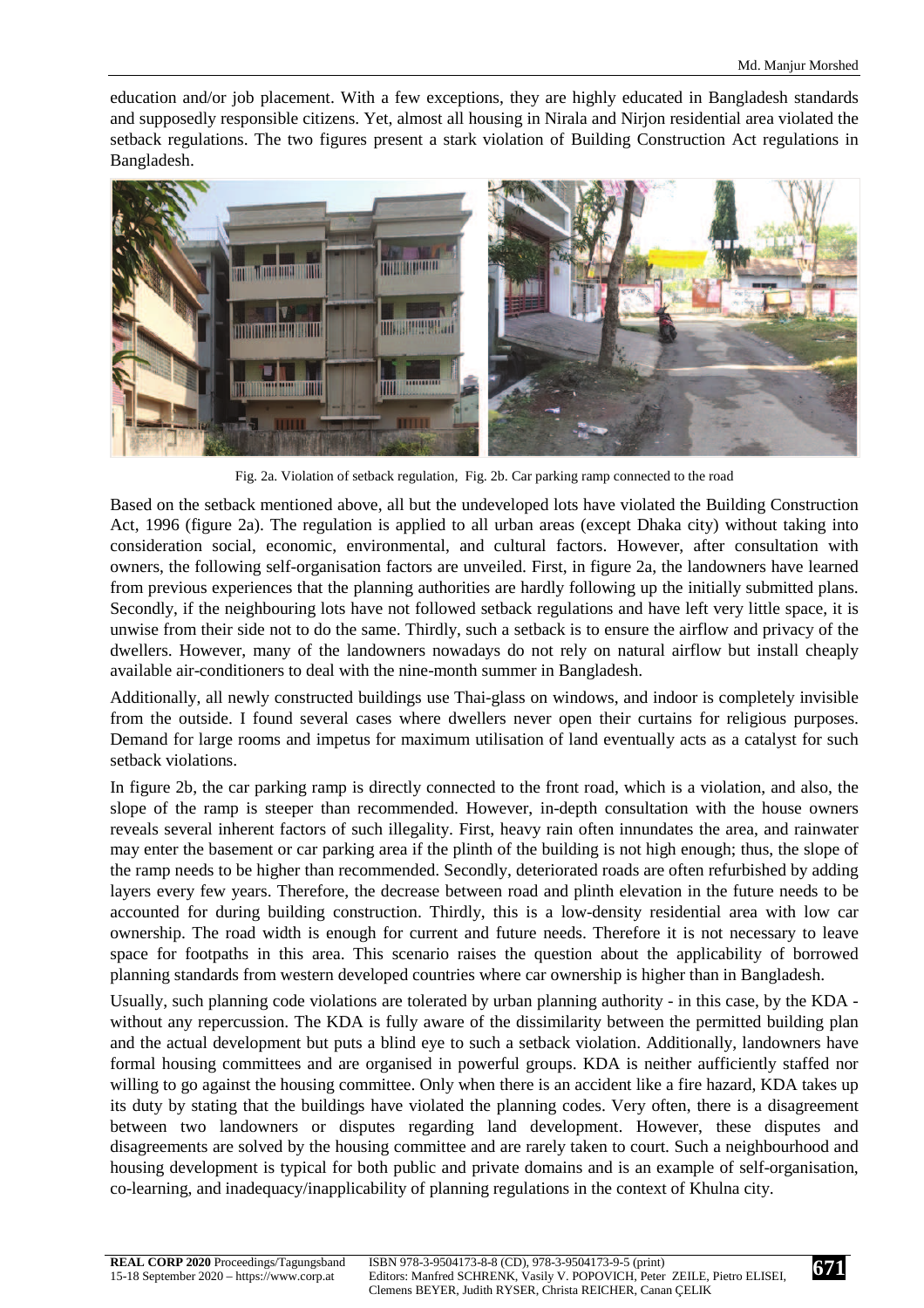Conversely, in Dhaka, there are residential areas where car ownership is high, and builders and developers dedicate the complete basement and first floor to car parking, even though the minimum requirement is just one parking space per dwelling. The allocation of more parking space than required is due to the demand by renters for car parking; otherwise, house rent is often low. At the same time, in low-income residential areas, where car ownership is low, developers budget less space for parking; the same applies to the availability of elevators and heights of buildings. Therefore, building design is dictated by grounded reality and local demand, which a unified building code cannot ensure. This study points to the scalar arrangement in urban geography where the built environment is a function of local economy, environment, culture, and demand. Such scalar adjustment in urban geography needs to be incorporated in the formal planning process of a selforganizsd city.

#### **5.2 Self-organiation and waste collection**

**672**

**REAL CORP** 

Lack of public services often prompts communities to opt for self-management, i.e., household garbage disposal. I use the same examples, in fact, the same building blocks to explain the self-organisation in waste collection and disposal. In both residential areas, community associations have taken the responsibility on themselves to dispose of household waste. The associations have hired several people to collect waste doorto-door daily, which costs around one US dollar per month. The communities take-up the responsibility and relinquish the city corporation from the responsibility of garbage collection. Similarly, the



Fig. 3a. Self-organized waste collection, Fig. 3b. Waste littering in vacant plots

community associations are responsible for solving interpersonal conflicts and for ensuring security by employing nightguards. Much too often, such community approaches are hailed as a success story of a responsible society (see, for example, BBC, 2019).

There are several drawbacks to such responsible communities and success stories. First, the waste collection is optional, and households may opt for self-management if they are not willing to pay. Many households dispose of waste directly to drains and empty lots located nearby in the absence of frequent owner oversight. Secondly, the community associations are not allowing the city corporation to put garbage tanks, which the city corporation empties every day. These waste collectors gather household waste, separate recyclable waste for their benefit, mostly non-electronics, shoes, old clothes and metallic objects, and throw away waste in public waste bins. Usually, the waste collection bins supplied by the city corporation are in the closeby impoverished communities, due to the Not-in-My-Backyard issue. Finally, and most importantly, such door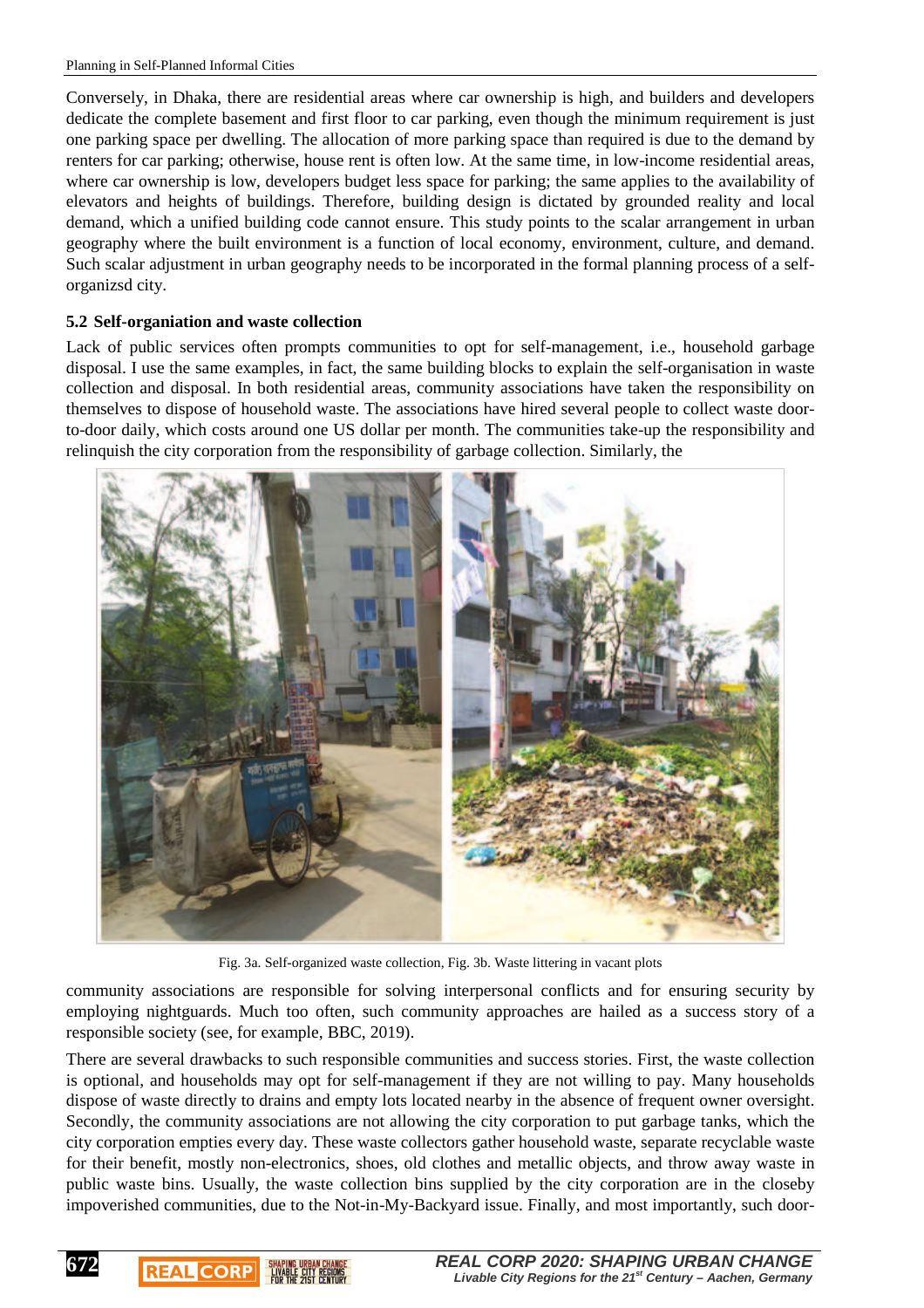to-door garbage collection is a compensatory mechanism for people's sheer unwillingness to dispose of garbage responsibly. Subsequently, the availability of cheap labour is a market mechanism behind such a market solution to public services in both the residential areas.

# **5.3 Other forms of Self-Organisation**

Besides the public and private dichotomy, NGOs and donor agencies are catalysts of other forms of selforganisation in cities of developing countries. Especially in Khulna city, where more then half of the city population lives in poor settlements dominated by slums and squatters. Among these two, squatter settlements are without legal tenure and usually are located on public land. These are inhabited by city dwellers employed mostly in informal sectors and who resorted to squatter settlements due to their inadequate income level and social capital.

Generally, the squatters have to maintain informal relations with local elected leaders, musclemen, and law enforcement agencies, i.e., the police, KDA, and the city corporation. Many studies have highlighted this aspect of squatter existence. For example, Hackenbroch (2013) noted the informal relationships of street vendors with the local political leaders and the police to secure access to public spaces. Hossain (2016) noted how the slum and squatter settlers use their voting right as collateral to access basic public service. Many of the squatter leaders keep close cooperation with the present government's political wing, a way of ensuring their existence in urban geography. Sowgat (2012) showed that in Khulna city, slum dwellers support current political leaders so that they can continue living illegally and rely on the political leaders to solve the intracommunity conflict.



Fig. 4a. Squatter door with NGO markings, Fig. 4b. Road by GIZ (Deutsche Gesellschaft für Internationale)

Figure 4a is the door of a squatter household with markings of different surveys done by NGOs, donor agencies, and public agencies. The planning agency (KDA) does not recognise the squatter settlements on the map as they are invisible in the Khulna master plan, even though their vote counts for national and city elections. The existence of these squatter settlements is political. Therefore, access to public services, i.e., water and sanitation, road connectivity, and electricity are given through a political process, as explained by Hossain (2016) and Sowgat (2012). The ward counsellors are the key to this political access to services. However, squatters are frequently evicted or displaced during eviction drives by the city corporation, and often their access to services is limited to election promises rather than actual delivery. Temporary stay and lack of tenure security are the two most prominent barriers to service provision by the city corporation. In

**673**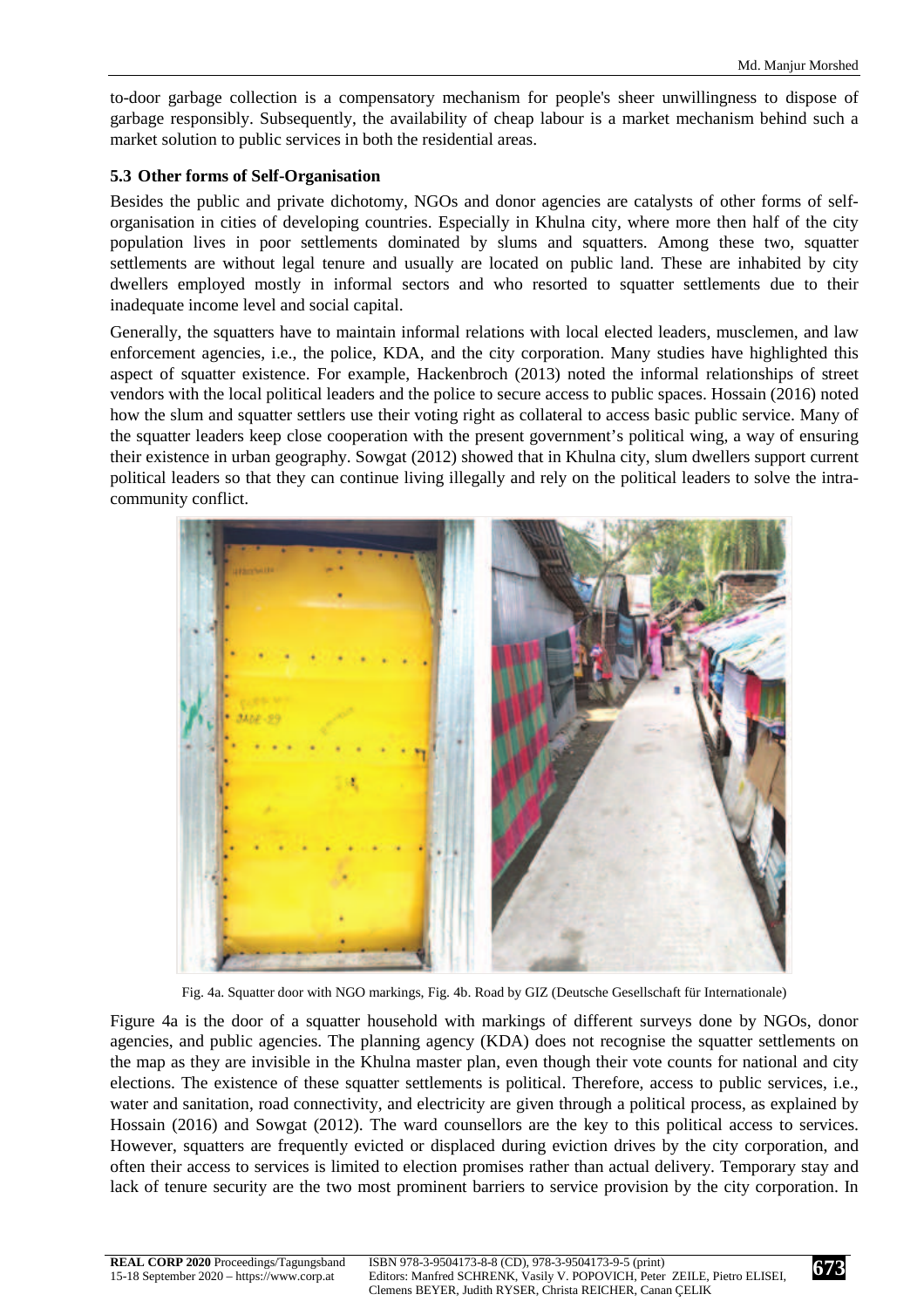this void, NGOs and donor agencies play a crucial role, especially for community and utility facility provision.

Figure 4b shows a road constructed by GIZ in Mitaly Colony, a squatter settlement in the central part of Khulna city. In the same area, Nobolok a local NGO has provided handpump tubewells and toilets. The United Nations Development Programme (UNDP), Bangladesh in collaboration with the city corporation has constructed toilets and drainages, and Japan Association of Drainage and Environment (JADE) has provided drinking water supply. Another two NGOs are providing micro-credits and training for livelihood improvement of the squatter settlers of Mitaly Colony. Connecting road, water supply, and sanitation facilities, drainage provision, and micro-credit distribution are all based on workshops with the community people, thus are examples of participatory self-organizstion by the community, NGOs, and donor agencies. Similar activities by NGOs and donor agencies are noticeable in Khulna and other major cities of Bangladesh. However, the Khulna master plan hardly recognises in planning their contribution for services and facilities to the poorest of the poor of the city.

# **6 PITFALLS OF SELF-ORGANISATION**

Strategic planning is now an expired ideology and planning is considered a dead profession (Fuller, 1998). Under the influence of neo-liberal market-led development, essential components of urban planning like land and housing development, transportation network, and utility facilities are ever-changing, and age-old master planning and strategic planning can hardly comprehend the urban dynamics. Procedural and strategic planning hypothesises that participation is the key to the new urban dynamics and complexity. The hypothesis is based on peoples' participation and responsible citizenry. While participation is the consensual form of decision making (Davies, 2001), the level and nature of participation in urban decision making are yet to be explored (Swapan, 2014). Apart from the institutional form of participation, active participation requires motivation and capacity of the participant to generate consensus. Disappropriated citizens, i.e., slum and squatter settlements, have developed their informal circumventing mechanisms to access basic needs, and the city administration has at best tolerated them or shown a bit of mercy. Developing the culture of participation and weighing their voice equally cannot be achieved just by changing the planning system from master planning to procedural planning.

Secondly, participation does not ensure consensus. The community is not a homogeneous entity, and there are power relations and conflict of interests extending from political to personal, among the participants. The residential areas mentioned above – public (Nirala) and private (Nirjon) – have community elected committees. The committees consist of influential political leaders, police officers, and school teachers, and not everyone's voice is equally weighed. Similarly, the slum and squatters do vary in their nature, and dwellers, too, have varying personal capacity. Rupsha slum is the biggest in Khulna city with more than 10,000 voters, while Mitaly Colony has around 200 registered voters. Community leaders of Rupsha slum have the upper hand over Mitaly Colony leaders due to the difference in their voter numbers. City planners think twice before an eviction drive in Rupsha as their community mobilisation capacity and political influence is much higher than Mitaly Colony.

Finally, self-organisation does not necessarily ensure sustainability, i.e., health and safety in rapidly urbanising cities of developing countries like Bangladesh. Studies point to different hazards like waterlogging, earthquake vulnerability, fire hazard, lack of community facilities, and traffic management (see, for example, Rahardjo, Hary and Morry 2020 and Ahmed, Nahiduzzaman and Hasan, 2018). These aspects are beyond the scope of this paper. Understandably, the role of the planner in twenty-first-century procedural planning is to strike a balance between top-down planning and self-organising fragments of cities.

# **7 CONCLUSION**

**REAL CORP** 

**EIVABLE CITY REGIONS** 

**674**

The change from master planning to procedural planning or structure planning is a significant step towards devolution of power from the professional planner to consensus based planning by the stakeholders. However, such devolution of power is often restricted to tokenism as the authoritative planning continues to prevail. Naming the Khulna master plan a structure plan signifies that the age-old master planning remains behind the scene of all forms of planning. Both master planning and procedural planning are copied from the British planning system and applied irrespective of local contexts. Mass rejection of the planning process and codes leaves much of the urban geography illegal, which is often termed as 'informal' because the public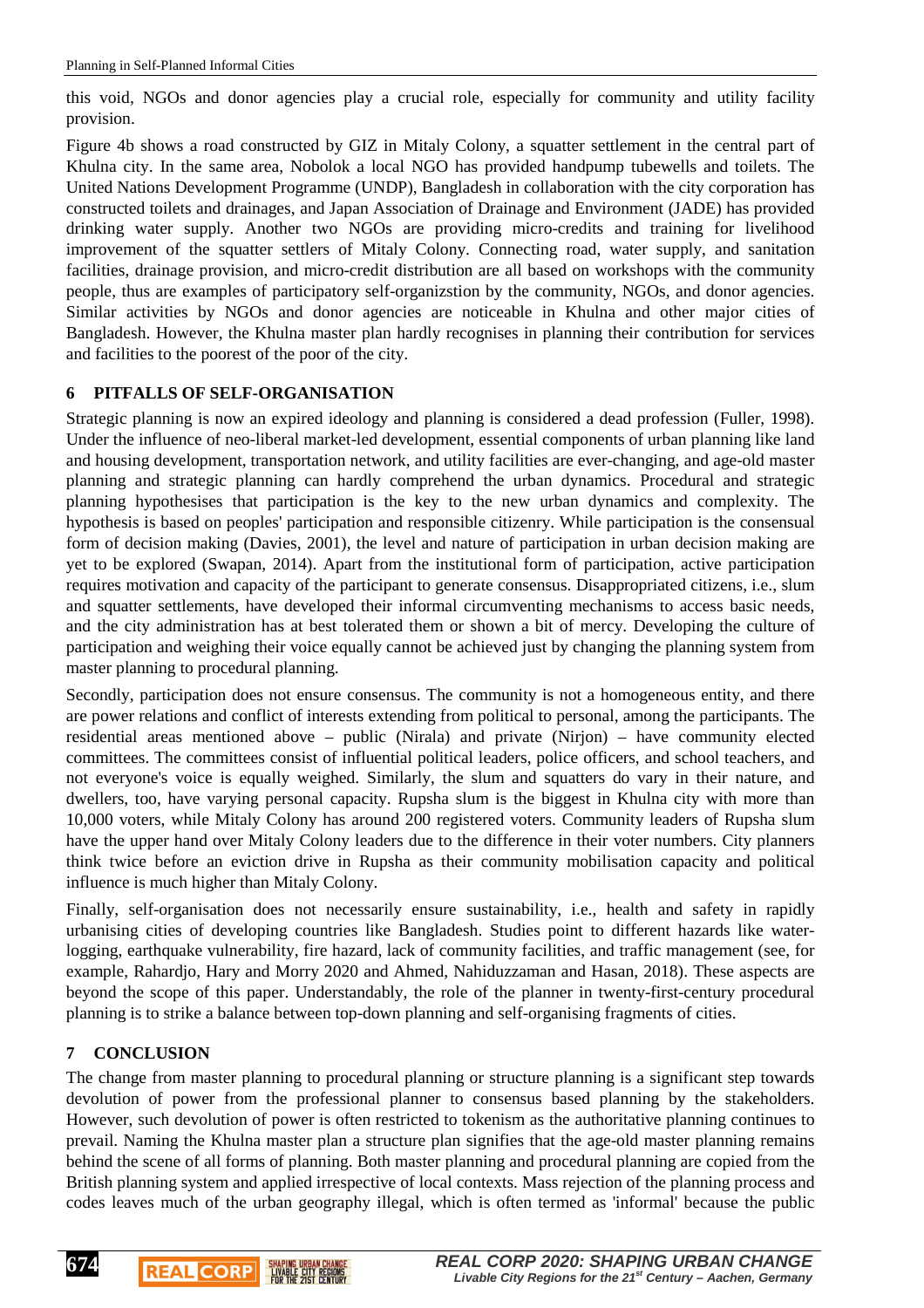administration continues to tolerate such informality. The informal urban geography in most of the developing countries is self-organised without any direct intervention from the planning authority.

The case studies discussed in this paper show how planning codes are incapable of comprehending local dynamics, change in technology, and cultural context. Additionally, it shows how the self-organised waste collection, which is often hailed as community success stories in cities, fail to ensure environmental responsibility as they create a disparity between the rich and poor communities. Besides the public-private dichotomy, this paper also discusses the NGO and donor agency planning for half of the urban community, especially the slum and squatter settlements, who are left to fend for themselves. Even after the shift from master planning to consensus-oriented participatory planning, the Khulna master plan does not acknowledge the self-planning for half of the urban dwellers. Finally, participation does not ensure consensus. The capacity of the participant and equal opportunity leading to the equal voice of participants remain crucial as the community is not a homogenous entity. For Khulna city, where more than half of the city dwellers live in poor settlements, city planning cannot be possible without empowering them. In line with this argument, a comment from Christine Platt, President, Commonwealth Association of Planners (CAP) is notable: "we have ten, maybe fifteen years, to get on to a new track. After that the slum problem, environmental damage and urban insecurity will become so entrenched that they will dominate international relations for the rest of the century" (The Daily Star, 2020).

In conclusion, the big question is: what can the planner do in self-organising cities? Planner intervention can be and must be equity-based. Secondly, as mentioned earlier, the existence of much of the poor settlements in urban geography is political/informal rather than legal/formal. Therefore, planners must acknowledge the squatters in urban space in maps of city plans, a step towards future permanence and legality. Thirdly, planners must change the planning system, which can lead to new patterns of space governance. The devolution of planning power to ward level (or lowest level elected entity) to create political space for planning is one way of doing so. Finally, traditional planning as a profession has been declared dead. Thus instead of planning, planners must be the catalyst for wide-range dialogue among the great variety of urban stakeholders just to keep the profession alive.

#### **8 REFERENCES**

- AHMED, Sohel, NAHIDUZZAMAN, Kh Md, and HASAN, Md Musleh: Dhaka, Bangladesh: unpacking challenges and reflecting on unjust transitions. In: Cities, Vol. 77, Issue July, pp. 142-157, 2018.
- Allen, Adriana and You, Nicholas. Sustainable urbanisation: Bridging the green and brown agendas. pp. 2–20, Development Planning Unit, University College London, 2002.
- ALFASI, Nurit and PORTUGALI, Juval: Portugali. Planning rules for a self-planned city. In: Planning Theory, Vol. 6, Issue 2, pp. 164-182, 2007.
- BBC. Where city corpation is failing provide public sercies, community is a success (in Bangla). British Broadcasting Corporation. Available at: https://www.bbc.com/bengali/news-50918814 (Accessed 28 Januar 2020)
- BBS. Bangladesh Population and Housing Census. National Report (Volume-3): Urban Area Report, Bangladesh Bureau of Statistics, Statistic and Informatics Division, Ministry of Planning, Government of the Peopole's Republic of Bangladesh, 2011.
- CHOWDHURY, A. Urban liveability in Khulna city: Impact of Khulna city plan. Thesis (unpublished), Urban and Rural Planning Discipline, Khulna University, 2005.
- FULLER, Joseph B. Planning Is Dead, Long Live Planning. In: Across the Board, Vol. 35, Issue 3, March 1998.
- HABITAT, United Nations. Urbanization and development: emerging futures. In: World cities report, Nairobi, 2016.
- HACKENBROCH, Kirsten. The spatiality of livelihoods. Negotiations of access to public space in Dhaka, Bangladesh. Stuttgart: Franz Steiner Verlag, 2013.
- HOSSAIN, Md Shahadat. Urban poverty and adaptations of the poor to urban life in Dhaka City, Bangladesh. PhD. Thesis (unpublished), 2006.
- KDA. Khulna city master plan 2001. Khulna DevelopmentAuthority, Khulna, Bangladesh.
- LEVY, Caren. Defining collective strategic action led by civil society organisations: The case of CLIFF, India. In Proceedings of the 8th N-AERUS conference, 6–8 September 2007. London, UK: DPU-UCL, 2007.
- MOHAMMADI, Hamid. Citizen participation in urban planning and management: The case of Iran, Shiraz City, Saadi community. Kassel University Press GmbH, 2010.
- NJOH, Ambe J. Barriers to community participation in development planning: Lessons from the Mutengene (Cameroon) self-help water project. In: Community Development Journal, Vol. 37, Issue 3, pp. 233–248, 2002.

PORTUGALI, Juval. A self-planned city. Complexity, Cognition and the City, Springer, Berlin, Heidelberg, pp. 299-311, 2011.

- SOWGAT, Tanjil. Pro-poor planning in Bangladesh: A Case Study of Khulna city. Thesis (unpublished). Heriot-Watt University, 2012.
- STEINBERG, Florian. Strategic urban planning in Latin America: Experiences of building and managing the future. HIS-SNPA, pp. 57–65, 2002.
- SYDUNNAHER, Sumya, ISLAM, Kazi Saiful and MORSHED, Md Manjur. Spatiality of a multidimensional poverty index: a case study of Khulna City, Bangladesh. In: GeoJournal, Vol. 84, Issue 6, pp. 1403-1416, 2019.

**675**